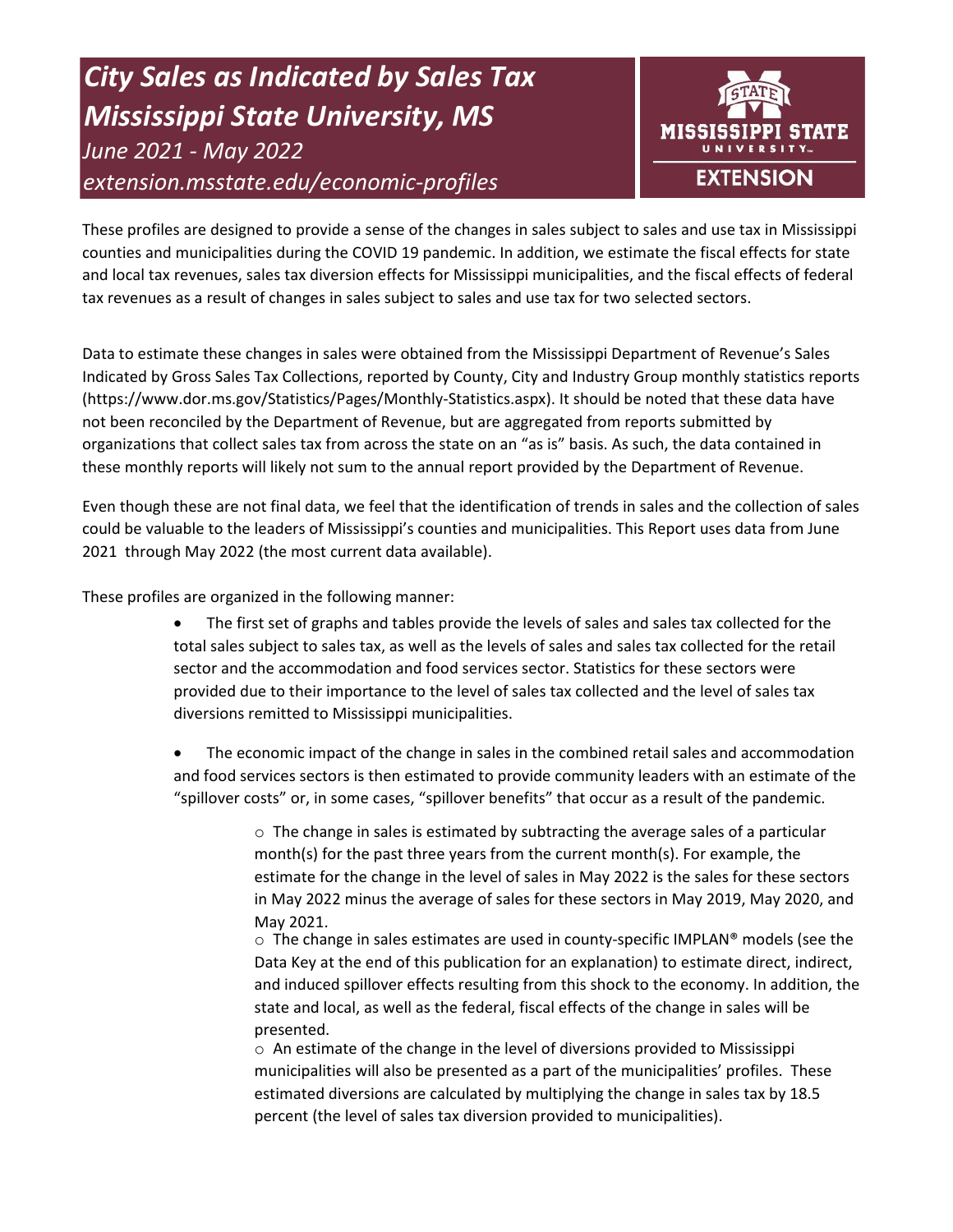| Total Sales as Indicated by Sales Tax (\$000s) |         |         |         | <b>Total Sales Tax Collected (\$000s)</b> |           |       |       |       |       |
|------------------------------------------------|---------|---------|---------|-------------------------------------------|-----------|-------|-------|-------|-------|
| Month                                          | 2019    | 2020    | 2021    | 2022                                      | Month     | 2019  | 2020  | 2021  | 2022  |
| January                                        | \$6,807 | \$6,470 | \$2,280 | \$4,919                                   | January   | \$204 | \$191 | \$67  | \$197 |
| February                                       | \$3,249 | \$6,564 | \$2,421 | \$2,456                                   | February  | \$121 | \$311 | \$57  | \$83  |
| March                                          | \$5,433 | \$5,165 | \$2,404 | \$5,763                                   | March     | \$247 | \$224 | \$74  | \$291 |
| April                                          | \$9,320 | \$4,145 | \$6,542 | \$7,762                                   | April     | \$492 | \$150 | \$332 | \$404 |
| May                                            | \$5,066 | \$1,081 | \$8,163 | \$3,944                                   | May       | \$225 | \$73  | \$476 | \$167 |
| June                                           | \$2,869 | \$945   | \$1,917 |                                           | June      | \$155 | \$56  | \$119 |       |
| July                                           | \$3,194 | \$935   | \$2,083 |                                           | July      | \$149 | \$57  | \$105 |       |
| August                                         | \$2,871 | \$280   | \$3,304 |                                           | August    | \$176 | \$11  | \$210 |       |
| September                                      | \$4,242 | \$2,431 | \$4,852 |                                           | September | \$169 | \$74  | \$247 |       |
| October                                        | \$6,001 | \$6,202 | \$6,362 |                                           | October   | \$210 | \$155 | \$239 |       |
| November                                       | \$4,110 | \$3,796 | \$4,802 |                                           | November  | \$165 | \$107 | \$214 |       |
| December                                       | \$5,249 | \$3,603 | \$5,343 |                                           | December  | \$226 | \$99  | \$250 |       |

## **Mississippi State University Total Sales (\$000s)**



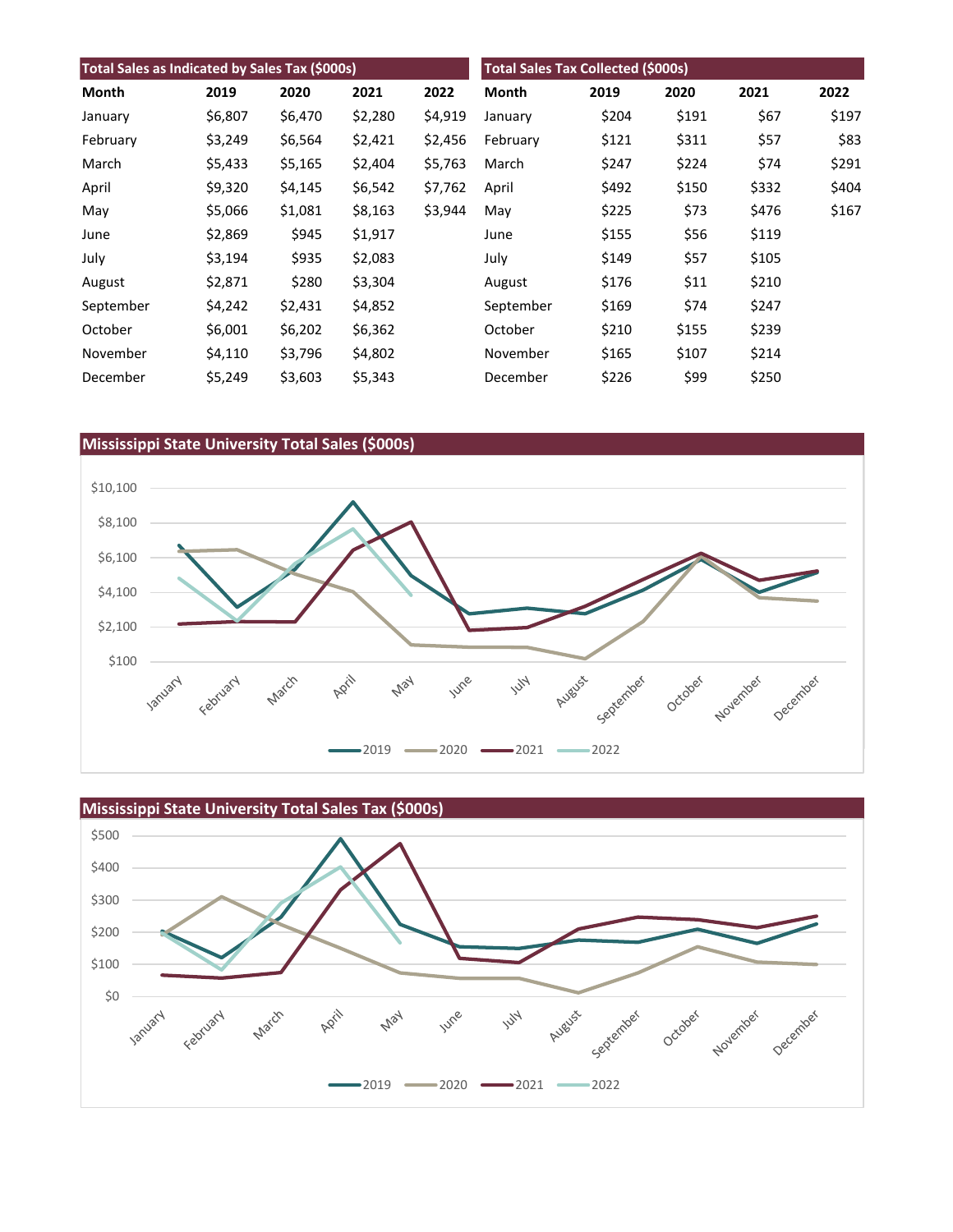| Retail Sector Sales as Indicated by Sales Tax (\$000s) |         |         |         |         | Retail Sector Sales Tax Collected (\$000s) |       |       |       |       |
|--------------------------------------------------------|---------|---------|---------|---------|--------------------------------------------|-------|-------|-------|-------|
| Month                                                  | 2019    | 2020    | 2021    | 2022    | Month                                      | 2019  | 2020  | 2021  | 2022  |
| January                                                | \$4,983 | \$4,423 | \$1,629 | \$3,377 | January                                    | \$171 | \$140 | \$41  | \$168 |
| February                                               | \$0     | \$0     | \$892   | \$1,507 | February                                   | \$0   | \$0   | \$23  | \$51  |
| March                                                  | \$0     | \$0     | \$543   | \$3,127 | March                                      | \$0   | \$0   | \$30  | \$201 |
| April                                                  | \$6,053 | \$1,607 | \$3,964 | \$4,495 | April                                      | \$404 | \$94  | \$257 | \$300 |
| May                                                    | \$2,345 | \$0     | \$6,036 | \$1,347 | May                                        | \$154 | \$0   | \$413 | \$86  |
| June                                                   | \$0     | \$0     | \$1,320 |         | June                                       | \$0   | \$0   | \$84  |       |
| July                                                   | \$2,493 | \$919   | \$1,526 |         | July                                       | \$126 | \$56  | \$77  |       |
| August                                                 | \$0     | \$0     | \$3,106 |         | August                                     | \$0   | \$0   | \$202 |       |
| September                                              | \$0     | \$1,567 | \$3,828 |         | September                                  | \$0   | \$62  | \$215 |       |
| October                                                | \$1,947 | \$2,281 | \$2,281 |         | October                                    | \$82  | \$92  | \$101 |       |
| November                                               | \$0     | \$1,059 | \$1,772 |         | November                                   | \$0   | \$54  | \$114 |       |
| December                                               | \$0     | \$953   | \$2,399 |         | December                                   | \$0   | \$53  | \$155 |       |

## **Mississippi State University Retail Sector Sales (\$000s)**



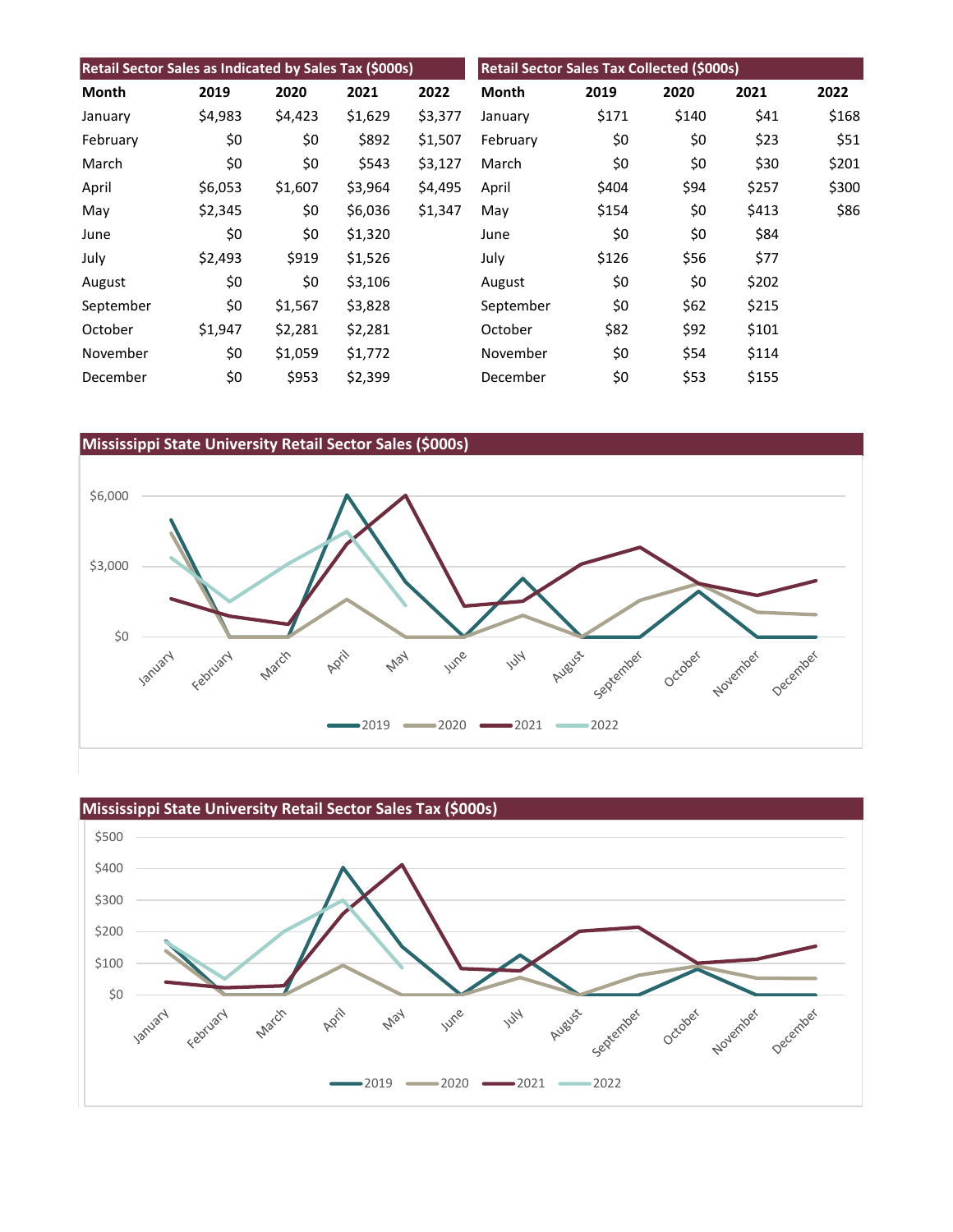| <b>Food Service and Accommodations Sector Sales</b> |      |      |      | <b>Food Service and Accommodations Sector Sales</b><br>Tax Collected (\$000s) |              |      |      |      |      |
|-----------------------------------------------------|------|------|------|-------------------------------------------------------------------------------|--------------|------|------|------|------|
| Subject to Sales Tax (\$000s)                       |      |      |      |                                                                               |              |      |      |      |      |
| <b>Month</b>                                        | 2019 | 2020 | 2021 | 2022                                                                          | <b>Month</b> | 2019 | 2020 | 2021 | 2022 |
| January                                             | \$0  | \$0  | \$0  | \$0                                                                           | January      | \$0  | \$0  | \$0  | \$0  |
| February                                            | \$0  | \$0  | \$0  | \$0                                                                           | February     | \$0  | \$0  | \$0  | \$0  |
| March                                               | \$0  | \$0  | \$0  | \$0                                                                           | March        | \$0  | \$0  | \$0  | \$0  |
| April                                               | \$0  | \$0  | \$0  | \$0                                                                           | April        | \$0  | \$0  | \$0  | \$0  |
| May                                                 | \$0  | \$0  | \$0  | \$0                                                                           | May          | \$0  | \$0  | \$0  | \$0  |
| June                                                | \$0  | \$0  | \$0  |                                                                               | June         | \$0  | \$0  | \$0  |      |
| July                                                | \$0  | \$0  | \$0  |                                                                               | July         | \$0  | \$0  | \$0  |      |
| August                                              | \$0  | \$0  | \$0  |                                                                               | August       | \$0  | \$0  | \$0  |      |
| September                                           | \$0  | \$0  | \$0  |                                                                               | September    | \$0  | \$0  | \$0  |      |
| October                                             | \$0  | \$0  | \$0  |                                                                               | October      | \$0  | \$0  | \$0  |      |
| November                                            | \$0  | \$0  | \$0  |                                                                               | November     | \$0  | \$0  | \$0  |      |
| December                                            | \$0  | \$0  | \$0  |                                                                               | December     | \$0  | \$0  | \$0  |      |

**Mississippi State University Food Service and Accommodations Sector Sales (\$000s)**



**Mississippi State University Food Service and Accommodations Sector Sales Tax (\$000s)** \$40 \$20 \$0 April January Feoruary March June **Will** August September May October November December  $-2019$   $-2020$   $-2021$   $-2022$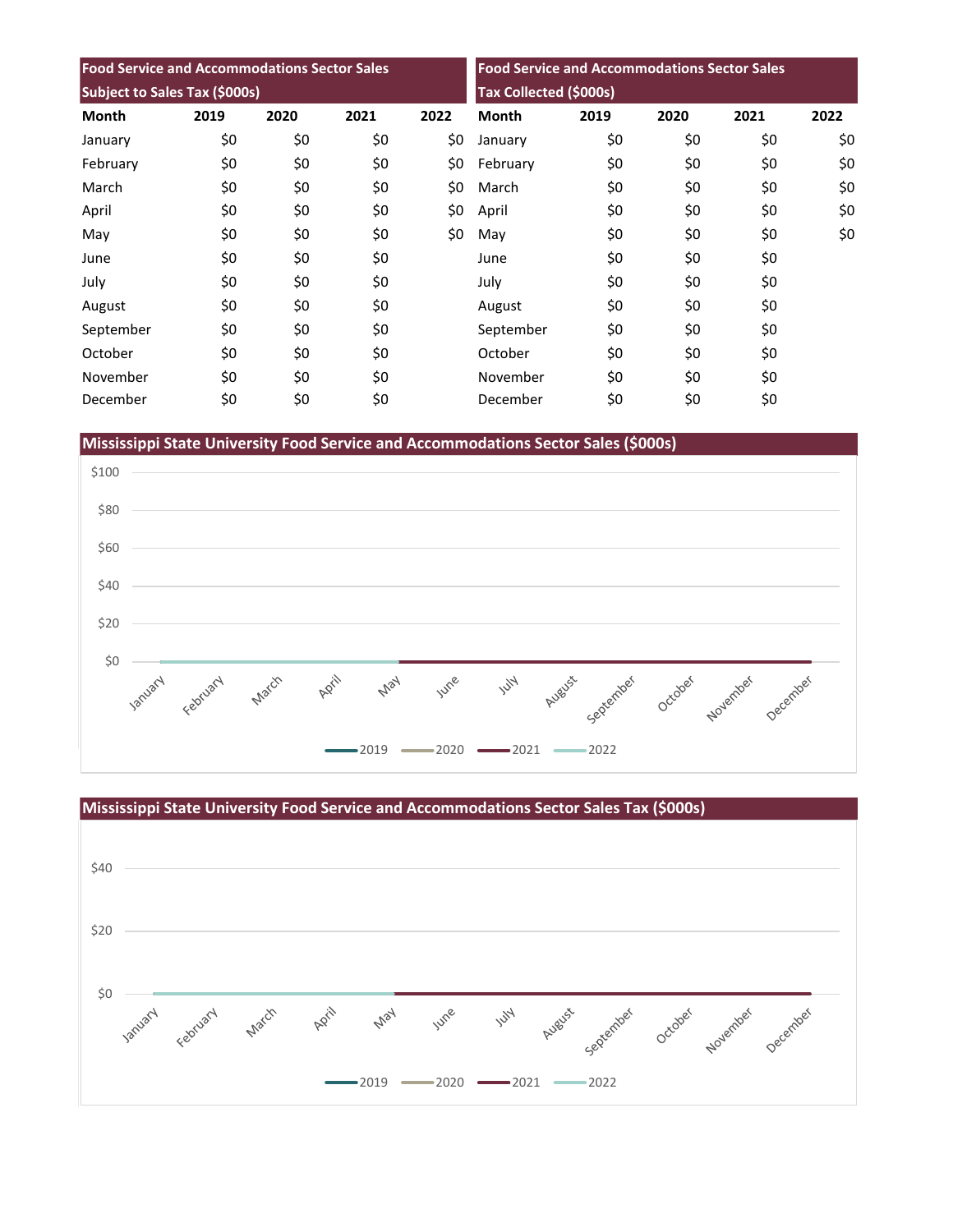| <b>Estimated Change in Sales</b>                        |                      |                |              |
|---------------------------------------------------------|----------------------|----------------|--------------|
|                                                         | <b>Sales</b>         | Average Sales* | Change in    |
|                                                         | <b>Jun21 - May22</b> | Jun18 - May21  | <b>Sales</b> |
| <b>Agriculture, Forestry, Fishing and Hunting</b>       | \$0                  | \$0            | \$0          |
| Mining, Quarrying, and Oil and Gas Extraction           | \$0                  | \$0            | \$0          |
| <b>Utilities</b>                                        | \$0                  | \$0            | \$0          |
| Construction                                            | \$0                  | \$0            | \$0          |
| <b>Manufacturing</b>                                    | \$0                  | \$0            | \$0          |
| <b>Wholesale Trade</b>                                  | \$0                  | \$0            | \$0          |
| <b>Retail Trade</b>                                     | \$30,100,000         | \$16,000,000   | \$14,097,031 |
| <b>Transportation and Warehousing</b>                   | \$0                  | \$0            | \$0          |
| <b>Information</b>                                      | \$111,734            | \$96,066       | \$15,668     |
| <b>Finance and Insurance</b>                            | \$0                  | \$0            | \$0          |
| <b>Real Estate and Rental and Leasing</b>               | \$0                  | \$0            | \$0          |
| <b>Professional, Scientific, and Technical Services</b> | \$0                  | \$0            | \$0          |
| <b>Management of Companies and Enterprises</b>          | \$0                  | \$0            | \$0          |
| <b>Admin/Support/Waste Mgt &amp; Remediation Svcs</b>   | \$0                  | \$0            | \$0          |
| <b>Educational Services</b>                             | \$0                  | \$0            | \$0          |
| <b>Health Care and Social Assistance</b>                | \$0                  | \$0            | \$0          |
| Arts, Entertainment, and Recreation                     | \$0                  | \$0            | \$0          |
| <b>Accomodation and Food Services</b>                   | \$0                  | \$0            | \$0          |
| <b>Other Services (except Public Administration)</b>    | \$0                  | \$0            | \$0          |
| <b>Public Administration</b>                            | \$0                  | \$0            | \$0          |
| <b>Change in Total of Sector Sales</b>                  | \$30,211,734         | \$16,096,066   | \$14,112,699 |

\*Average Sales is calculated as the sum of average monthly sales for the three previous years.

| <b>Economic Impact Summary from Change in Total of Sector Sales (IMPLAN)</b> |            |              |                             |             |  |  |  |  |
|------------------------------------------------------------------------------|------------|--------------|-----------------------------|-------------|--|--|--|--|
| <b>Impact Type</b>                                                           | Employment | Labor Income | <b>Total Value</b><br>Added | Output      |  |  |  |  |
| <b>Direct Effect</b>                                                         | 164.8      | \$4,374,830  | \$7,977,684                 | \$5,188,614 |  |  |  |  |
| <b>Indirect Effect</b>                                                       | 9.0        | \$352,120    | \$795,977                   | \$1.442.476 |  |  |  |  |
| <b>Induced Effect</b>                                                        | 17.4       | \$593,551    | \$1,309,993                 | \$2,227,471 |  |  |  |  |
| <b>Total Effect</b>                                                          | 44.3       | \$1,757,256  | \$3,048,115                 | \$1,473,671 |  |  |  |  |
|                                                                              |            |              |                             |             |  |  |  |  |

**Estimated Change in Municipal Sales Tax Diversions (18.5%) \$190,792** See explanation of Municipal Sales Tax Diversions in the Data Key.

# **Estimated Change in State and Local Tax from Change in Total of Sector Sales (IMPLAN)**

|                                  |                                   |                             | Taxes on                                |                   |                     |
|----------------------------------|-----------------------------------|-----------------------------|-----------------------------------------|-------------------|---------------------|
| <b>Description</b>               | <b>Employment</b><br>Compensation | Proprietor<br><b>Income</b> | <b>Production and</b><br><b>Imports</b> | <b>Households</b> | <b>Corporations</b> |
| <b>Dividends</b>                 | \$0                               | \$0                         | \$0                                     | \$0               | \$2,354             |
| <b>Social Insurance</b>          | \$415                             | \$0                         | \$0                                     | \$0               | \$0                 |
| <b>TOPI: Sales Tax</b>           | \$0                               | \$0                         | \$1,031,306                             | \$0               | \$0                 |
| <b>TOPI: Property Tax</b>        | \$0                               | \$0                         | \$699,518                               | \$0               | \$0                 |
| <b>TOPI: Other Tax</b>           | \$0                               | \$0                         | \$87,611                                | \$0               | \$0                 |
| <b>Corporate Profits Tax</b>     | \$0                               | \$0                         | \$0                                     | \$0               | \$36,621            |
| <b>Personal Taxes</b>            | \$0                               | \$0                         | \$0                                     | \$98,480          | \$0                 |
| <b>Total State and Local Tax</b> | \$142                             | \$0                         | \$609,427                               | \$42,366          | \$9,074             |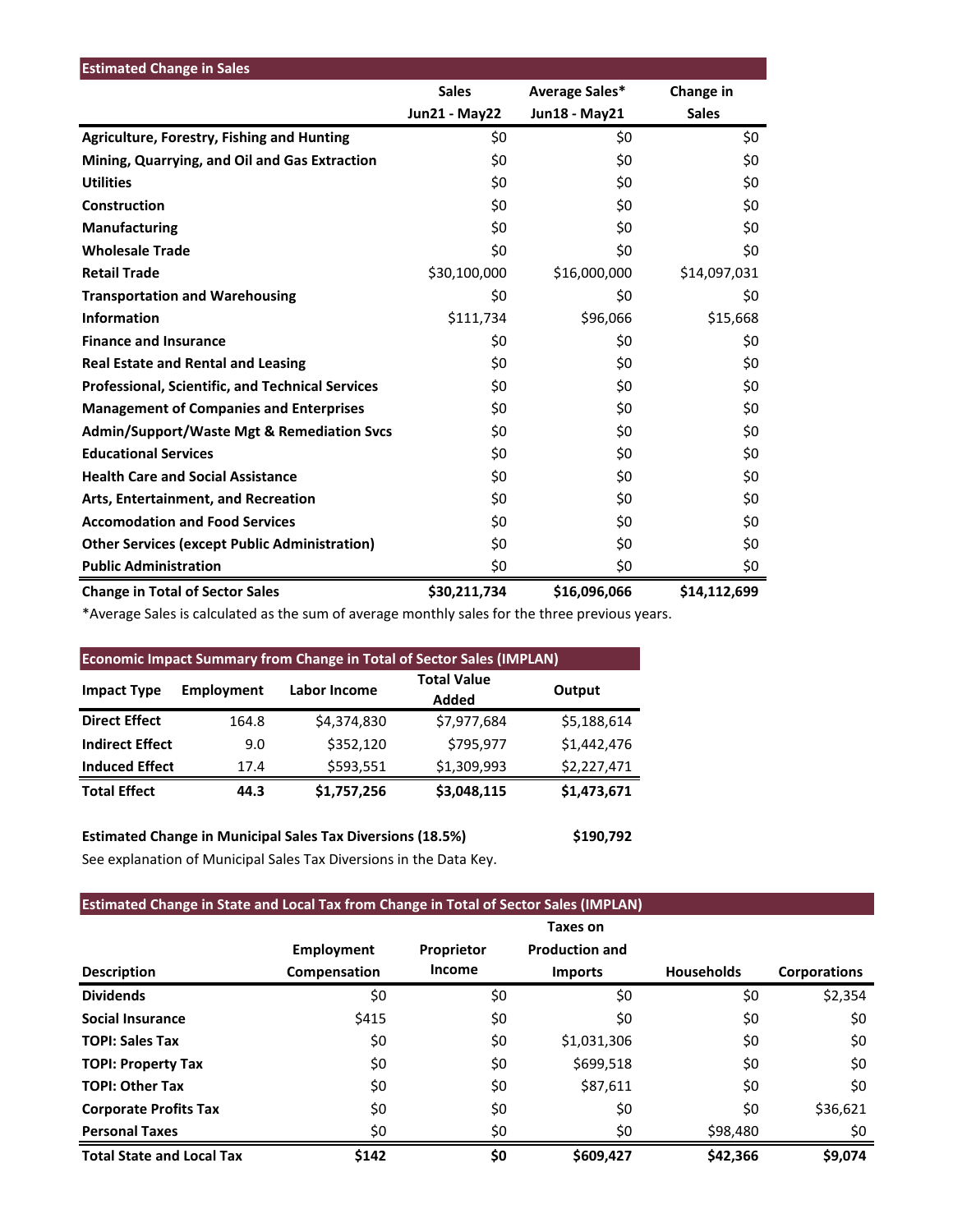# **Sales Tax Diversions and Special Levies**

| <b>Mississippi State University Diversions</b> |          |          |          |          | <b>No Special Levy</b> |      |      |      |      |  |
|------------------------------------------------|----------|----------|----------|----------|------------------------|------|------|------|------|--|
| Month                                          | 2019     | 2020     | 2021     | 2022     | Month                  | 2019 | 2020 | 2021 | 2022 |  |
| January                                        | \$37,780 | \$35,354 | \$12,329 | \$36,473 | January                |      |      |      |      |  |
| February                                       | \$22,386 | \$57,443 | \$10,612 | \$15,316 | February               |      |      |      |      |  |
| March                                          | \$45,747 | \$41,358 | \$0      | \$53,863 | March                  |      |      |      |      |  |
| April                                          | \$90,947 | \$27,704 | \$43,162 | \$74,673 | April                  |      |      |      |      |  |
| May                                            | \$41,605 | \$13,539 | \$88,109 | \$30,982 | May                    |      |      |      |      |  |
| June                                           | \$28,603 | \$10,401 | \$21,959 |          | June                   |      |      |      |      |  |
| July                                           | \$27,659 | \$10,459 | \$19,502 |          | July                   |      |      |      |      |  |
| August                                         | \$32,415 | \$0      | \$38,900 |          | August                 |      |      |      |      |  |
| September                                      | \$31,131 | \$0      | \$45,787 |          | September              |      |      |      |      |  |
| October                                        | \$38,744 | \$2,010  | \$44,231 |          | October                |      |      |      |      |  |
| November                                       | \$30,538 | \$52,537 | \$39,859 |          | November               |      |      |      |      |  |
| December                                       | \$36,886 | \$18,388 | \$46,321 |          | December               |      |      |      |      |  |

| <b>No Special Levy</b> |      |      |      |      | <b>No Special Levy</b> |      |      |      |      |  |
|------------------------|------|------|------|------|------------------------|------|------|------|------|--|
| Month                  | 2019 | 2020 | 2021 | 2022 | Month                  | 2019 | 2020 | 2021 | 2022 |  |
| January                |      |      |      |      | January                |      |      |      |      |  |
| February               |      |      |      |      | February               |      |      |      |      |  |
| March                  |      |      |      |      | March                  |      |      |      |      |  |
| April                  |      |      |      |      | April                  |      |      |      |      |  |
| May                    |      |      |      |      | May                    |      |      |      |      |  |
| June                   |      |      |      |      | June                   |      |      |      |      |  |
| July                   |      |      |      |      | July                   |      |      |      |      |  |
| August                 |      |      |      |      | August                 |      |      |      |      |  |
| September              |      |      |      |      | September              |      |      |      |      |  |
| October                |      |      |      |      | October                |      |      |      |      |  |
| November               |      |      |      |      | November               |      |      |      |      |  |
| December               |      |      |      |      | December               |      |      |      |      |  |

| <b>No Special Levy</b> |      |      |      |      |
|------------------------|------|------|------|------|
| <b>Month</b>           | 2019 | 2020 | 2021 | 2022 |
| January                |      |      |      |      |
| February               |      |      |      |      |
| March                  |      |      |      |      |
| April                  |      |      |      |      |
| May                    |      |      |      |      |
| June                   |      |      |      |      |
| July                   |      |      |      |      |
| August                 |      |      |      |      |
| September              |      |      |      |      |
| October                |      |      |      |      |
| November               |      |      |      |      |
| December               |      |      |      |      |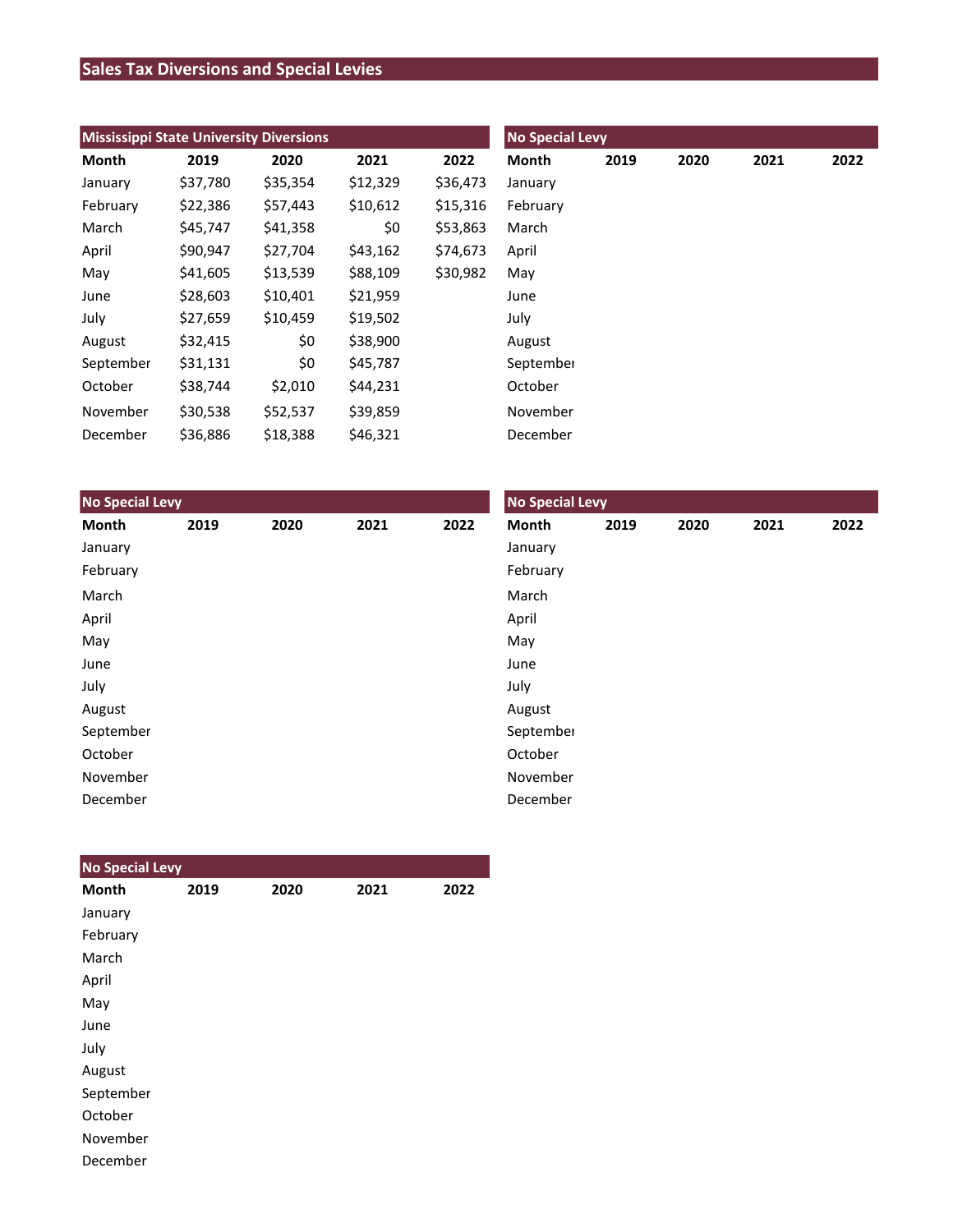#### **Estimated Change in Federal Tax from Change in Total of Sector Sales (IMPLAN)**

|                                 |              |                   | Taxes on              |                   |                     |
|---------------------------------|--------------|-------------------|-----------------------|-------------------|---------------------|
|                                 | Employment   | <b>Proprietor</b> | <b>Production and</b> |                   |                     |
| <b>Description</b>              | Compensation | <b>Income</b>     | <b>Imports</b>        | <b>Households</b> | <b>Corporations</b> |
| <b>Social Insurance</b>         | \$632,922    | \$15,959          | \$0                   | \$0               | \$0                 |
| <b>TOPI: Taxes</b>              | \$0          | \$0               | \$243,137             | \$0               | \$0                 |
| <b>Corporate Profits Tax</b>    | \$0          | \$0               | \$0                   | \$0               | \$75,572            |
| <b>Personal Tax: Income Tax</b> | \$0          | \$0               | \$0                   | \$222,909         | \$0                 |
| <b>Total Federal Tax</b>        | \$195.229    | \$4.904           | \$84,386              | \$92,808          | \$18,766            |

# **DATA Key**

#### **Total Sales as Indicated by Sales Tax**

North American Industrial Classification Sectors (NAICS) sectors included in the "Total Sales as Indicated by Sales Tax" statistics include: Sector 11 – *Agriculture, Forestry, Fishing and Hunting* ; Sector 21 – *Mining, Quarrying, and Oil and Gas Extraction* ; Sector 22 – *Utilities*; Sector 23 – *Construction* ; Sector 31-33 – *Manufacturing* ; Sector 42 – *Wholesale Trade* ; Sector 44-45 – *Retail Trade* ; Sector 48-49 – *Transportation and Warehousing* ; Sector 51 – *Information* ; Sector 52 – *Finance and Insurance* ; Sector 53 – *Real Estate and Rental and Leasing* ; Sector 54 – *Professional, Scientific, and Technical Services*; Sector 55 – *Management of Companies and Enterprises* ; Sector 56 – *Administrative and Support and Waste Management and Remediation Services* ; Sector 61 – *Educational Services*; Sector 62 – *Health Care and Social Assistance* ; Sector 71 – *Arts, Entertainment, and Recreation* ; Sector 72 – *Accommodation and Food Services* ; Sector 81 – *Other Services (Except Public Administration)* ; and Sector 92 – *Public Administration* .

#### **Retail Sector Sales**

Retail Sector Sales includes NAICS Sector 44-45 – Retail Trade.

#### **Accommodation and Food Service Sector Sales**

Accommodation and Food Services Sector Sales includes NAICS Sector 72 – Accommodation and Food Services.

#### **Estimated Change in Sales**

To determine the economic impact of changes in specific sector sales, the average monthly sales by sector (using sales from the thirty-six months prior to the study time frame) was subtracted from the sales for that sector in the study time frame. For this publication, each month's sector sales from April 2018 through March 2020 were averaged and subtracted from sector sales occurring in the April 2020 through March 2021 time period to obtain the Change in Sales estimate. The estimated changes in sales for all sectors were summed to obtain the estimate for the change in Total of Sector Sales.

Municipalities are assigned to the county in which the largest proportion of the municipality's population resides (e.g., while the city of Jackson lies in Hinds, Madison, and Rankin Counties, Jackson was "assigned" to Hinds County because the majority of its population resides in Hinds County).

If the change in sales is negative, this indicates that the sales for the specific geographic area fall below expected values when using the previous three years as a benchmark. If the change in sales is positive, then the sales for the specific geographic area is greater than what would have been expected when using the three previous years as a benchmark.

#### **Estimated Change in Municipal Sales Tax Diversions**

Municipalities receive 18.5 percent of sales tax collected within their boundaries from the Mississippi Department of Revenue that can be used in the general budget(counties are not eligible for this allocation). The estimated change in the municipal sales tax diversion is calculated as 18.5 percent of the change in Taxes on Production and Imports: Sales Tax estimated in the Estimated Change in State and Local Tax from Change in Total of Sector Sales table.